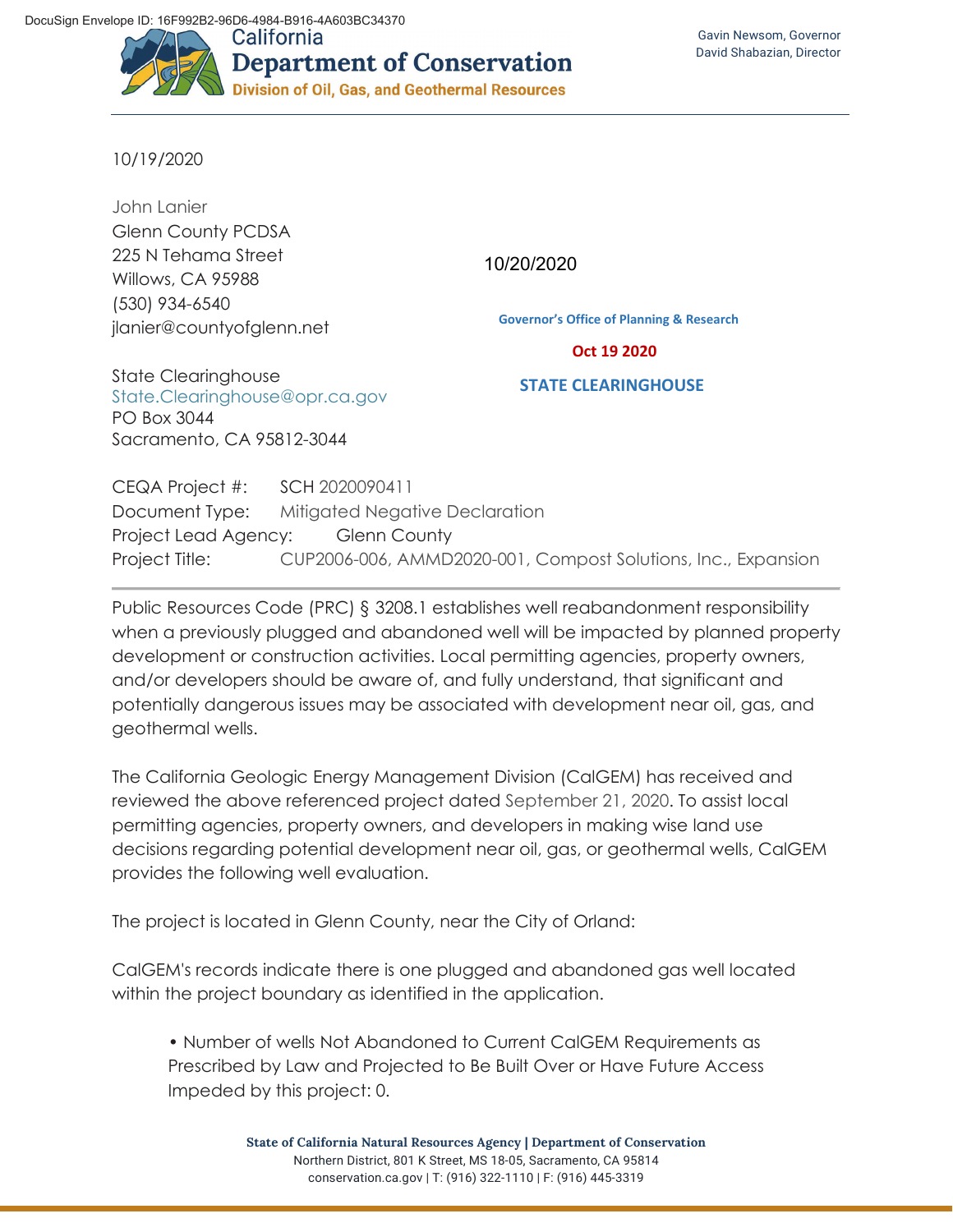• Number of wells Not Abandoned to Current CalGEM Requirements as Prescribed by Law and Not Projected to Be Built Over or Have Future Access Impeded by this project: 0.

• Number of wells Abandoned to Current CalGEM Requirements as Prescribed by Law and Projected to Be Built Over or Have Future Access Impeded by this project: 1.

• Number of wells Abandoned to Current CalGEM Requirements as Prescribed by Law and Not Projected to Be Built Over or Have Future Access Impeded by this project: 0.

The CalGEM categorically advices against building over, or in any way impeding access to, oil, gas, or geothermal wells. Impeding access to a well could result in the need to remove any structure or obstacle that prevents or impedes access including, but not limited to, buildings, housing, fencing, landscaping, trees, pools, patios, sidewalks, roadways, and decking. Maintaining sufficient access is considered the ability for a well servicing unit and associated necessary equipment to reach a well from a public street or access way, solely over the parcel on which the well is located. A well servicing unit, and any necessary equipment, should be able to pass unimpeded along and over the route, and should be able to access the well without disturbing the integrity of surrounding infrastructure.

There are no guarantees a well abandoned in compliance with current CalGEM requirements as prescribed by law will not start leaking in the future. It always remains a possibility that any well may start to leak oil, gas, and/or water after abandonment, no matter how thoroughly the well was plugged and abandoned. CalGEM acknowledges wells plugged and abandoned to the most current CalGEM requirements as prescribed by law have a lower probability of leaking in the future; however, there is no guarantee that such abandonments will not leak.

PRC § 3208.1 gives the CalGEM the authority to order or permit the re-abandonment of any well where it has reason to question the integrity of the previous abandonment, or if the well is not accessible or visible. Responsibility for re-abandonment costs may be affected by the choices made by the local permitting agency, property owner, and/or developer in considering the general advice set forth in this letter. The PRC continues to define the person or entity responsible for reabandonment as:

1. The property owner - If the well was plugged and abandoned in conformance with CalGEM requirements at the time of abandonment, and in its current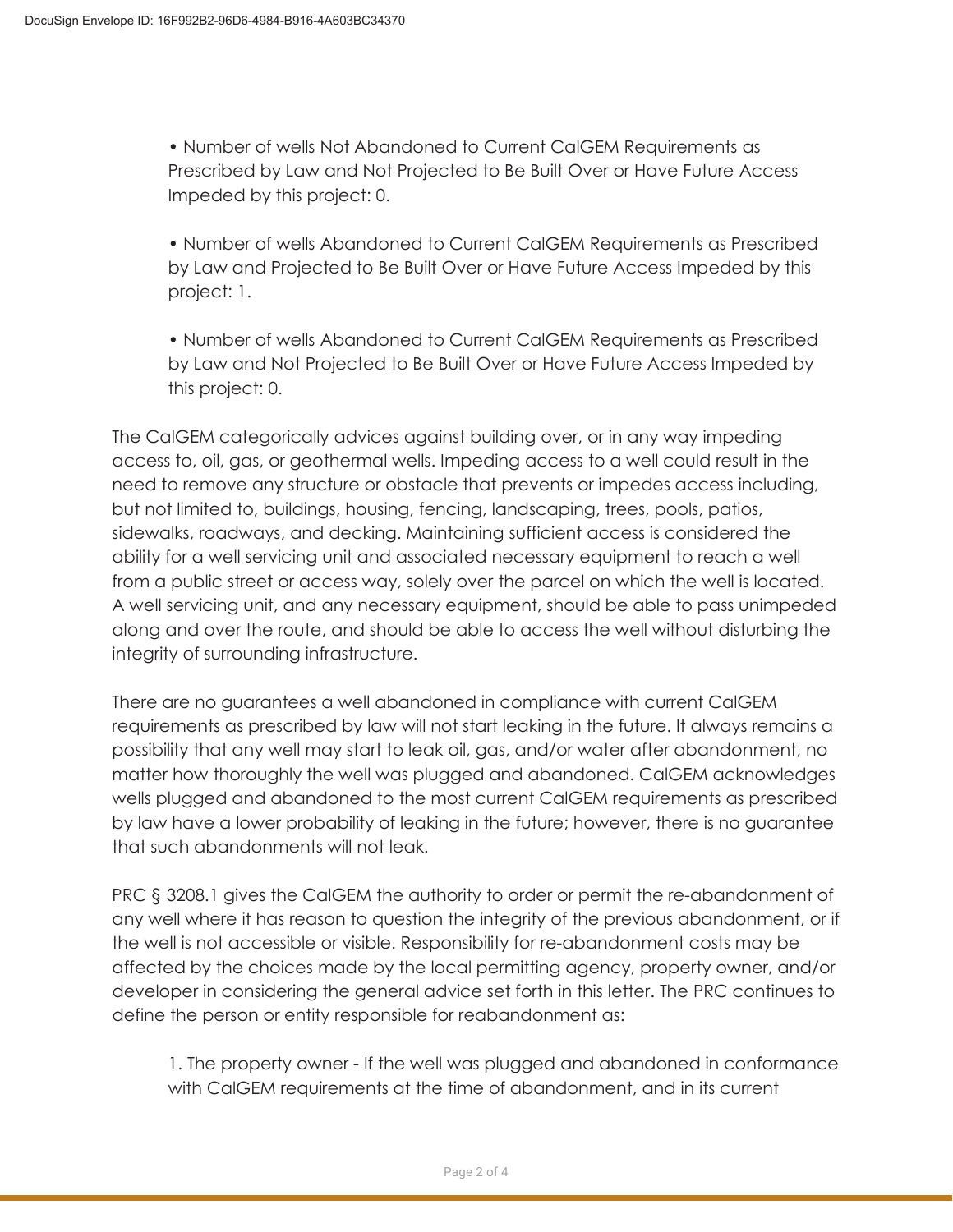condition does not pose an immediate danger to life, health, and property, but requires additional work solely because the owner of the property on which the well is located proposes construction on the property that would prevent or impede access to the well for purposes of remedying a currently perceived future problem, then the owner of the property on which the well is located shall obtain all rights necessary to reabandon the well and be responsible for the reabandonment.

2. The person or entity causing construction over or near the well - If the well was plugged and abandoned in conformance with CalGEM requirements at the time of plugging and abandonment, and the property owner, developer, or local agency permitting the construction failed either to obtain an opinion from the supervisor or district deputy as to whether the previously abandoned well is required to be reabandoned, or to follow the advice of the supervisor or district deputy not to undertake the construction, then the person or entity causing the construction over or near the well shall obtain all rights necessary to reabandon the well and be responsible for the reabandonment.

3. The party or parties responsible for disturbing the integrity of the abandonment - If the well was plugged and abandoned in conformance with CalGEM requirements at the time of plugging and abandonment, and after that time someone other than the operator or an affiliate of the operator disturbed the integrity of the abandonment in the course of developing the property, then the party or parties responsible for disturbing the integrity of the abandonment shall be responsible for the reabandonment.

No well work may be performed on any oil, gas, or geothermal well without written approval from CalGEM. Well work requiring approval includes, but is not limited to, mitigating leaking gas or other fluids from abandoned wells, modifications to well casings, and/or any other re-abandonment work. CalGEM also regulates the top of a plugged and abandoned well's minimum and maximum depth below final grade. CCR §1723.5 states well casings shall be cut off at least 5 feet but no more than 10 feet below grade. If any well needs to be lowered or raised (i.e. casing cut down or casing riser added) to meet this regulation, a permit from the CalGEM is required before work can start.

CalGEM makes the following additional recommendations to the local permitting agency:

1. To ensure that present and future property owners are aware of (a) the existence of all wells located on the property, and (b) potentially significant issues associated with any improvements near oil or gas wells, CalGEM